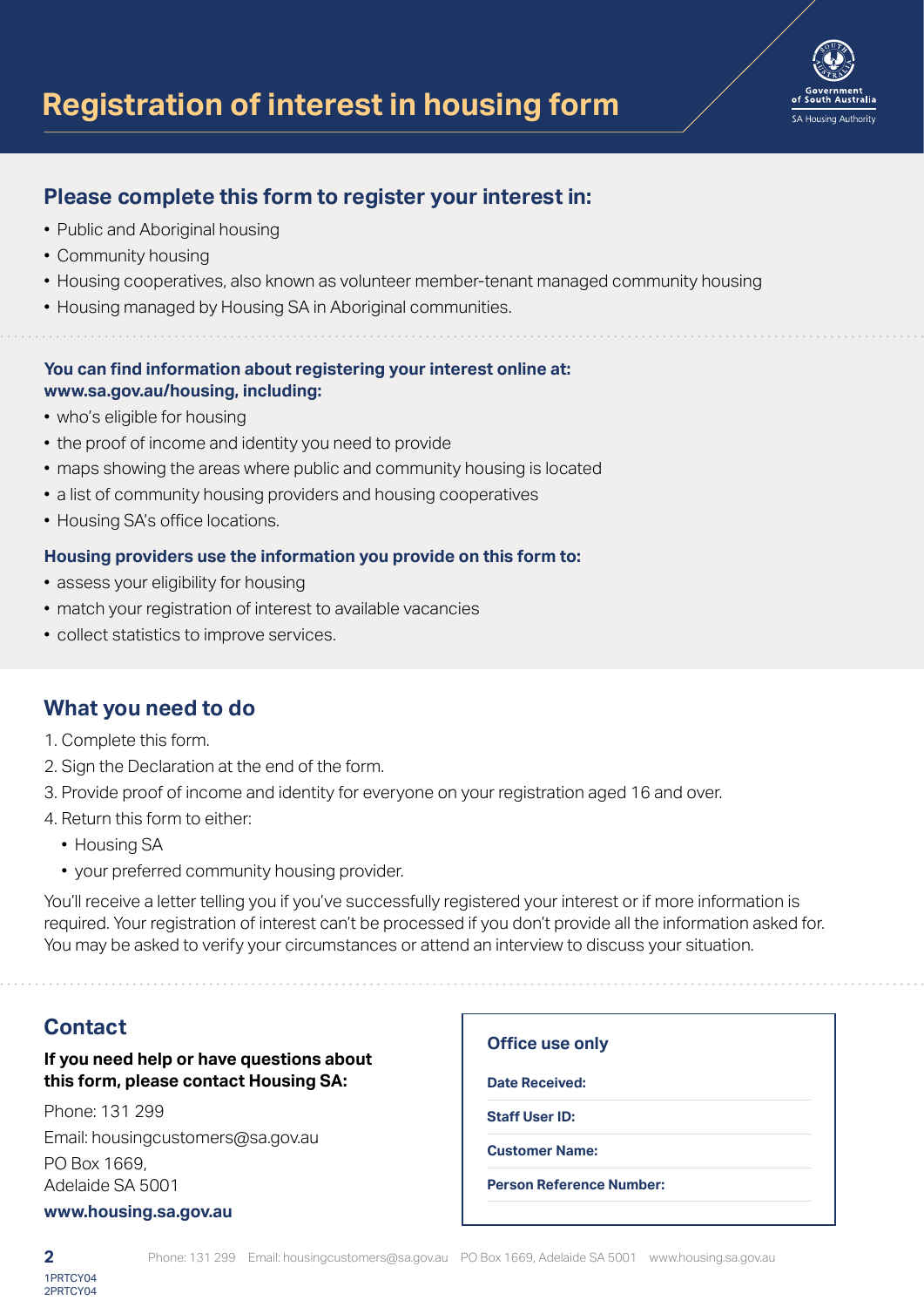



### **If you have previously registered for public or community housing, provide your person reference number:**

### **If you have previously been housed by Housing SA or a community housing provider before:**

Who was your housing provider?

| Why did you leave?                                                                 |                                                                          |  |  |  |
|------------------------------------------------------------------------------------|--------------------------------------------------------------------------|--|--|--|
| Do you currently live in public or community housing?                              | Νo<br>Yes                                                                |  |  |  |
| The tenant<br>l am:                                                                | Another household member<br>The tenant's partner                         |  |  |  |
| I need to leave because:                                                           |                                                                          |  |  |  |
| I am a community housing<br>tenant registering for a transfer                      | I am a community housing tenant<br>being relocated                       |  |  |  |
| I am the tenant's partner and need to leave<br>because of a relationship breakdown | I am the tenant's partner and need to<br>leave because of domestic abuse |  |  |  |
|                                                                                    |                                                                          |  |  |  |

# **About your situation**

These questions help us identify if you need immediate support. Answering these questions doesn't affect your eligibility for public and community housing.

# **Do you feel safe?**

| Are you fleeing domestic or Aboriginal family violence?                                                                                             | Yes | <b>No</b> |
|-----------------------------------------------------------------------------------------------------------------------------------------------------|-----|-----------|
| Has someone threatened you or your children?                                                                                                        | Yes | <b>No</b> |
| Is it unsafe to go home?                                                                                                                            | Yes | <b>No</b> |
| Do you have somewhere safe to sleep tonight?                                                                                                        |     |           |
| Are you sleeping outside on the street, in a car, or in a tent?                                                                                     | Yes | No        |
| Are you staying with a friend or family member temporarily?                                                                                         | Yes | <b>No</b> |
| Are you about to lose your current accommodation?                                                                                                   |     |           |
| Have you received an eviction notice or been asked to leave?                                                                                        | Yes | No        |
| Are you experiencing long-term financial hardship that significantly affects<br>your ability to maintain your accommodation?<br>This could include: | Yes | Nο        |
| • losing or having a significantly reduced primary income                                                                                           |     |           |
| • serious illness or family tragedy                                                                                                                 |     |           |
| • major loss of property due to a disaster.                                                                                                         |     |           |
| Is there a reason you can't find or maintain a tenancy?                                                                                             |     |           |
| Is it hard to find a new place to live because you have health or mobility requirements?                                                            | Yes | No.       |
| Do your health or mobility needs make it difficult to maintain the property?                                                                        | Yes | <b>No</b> |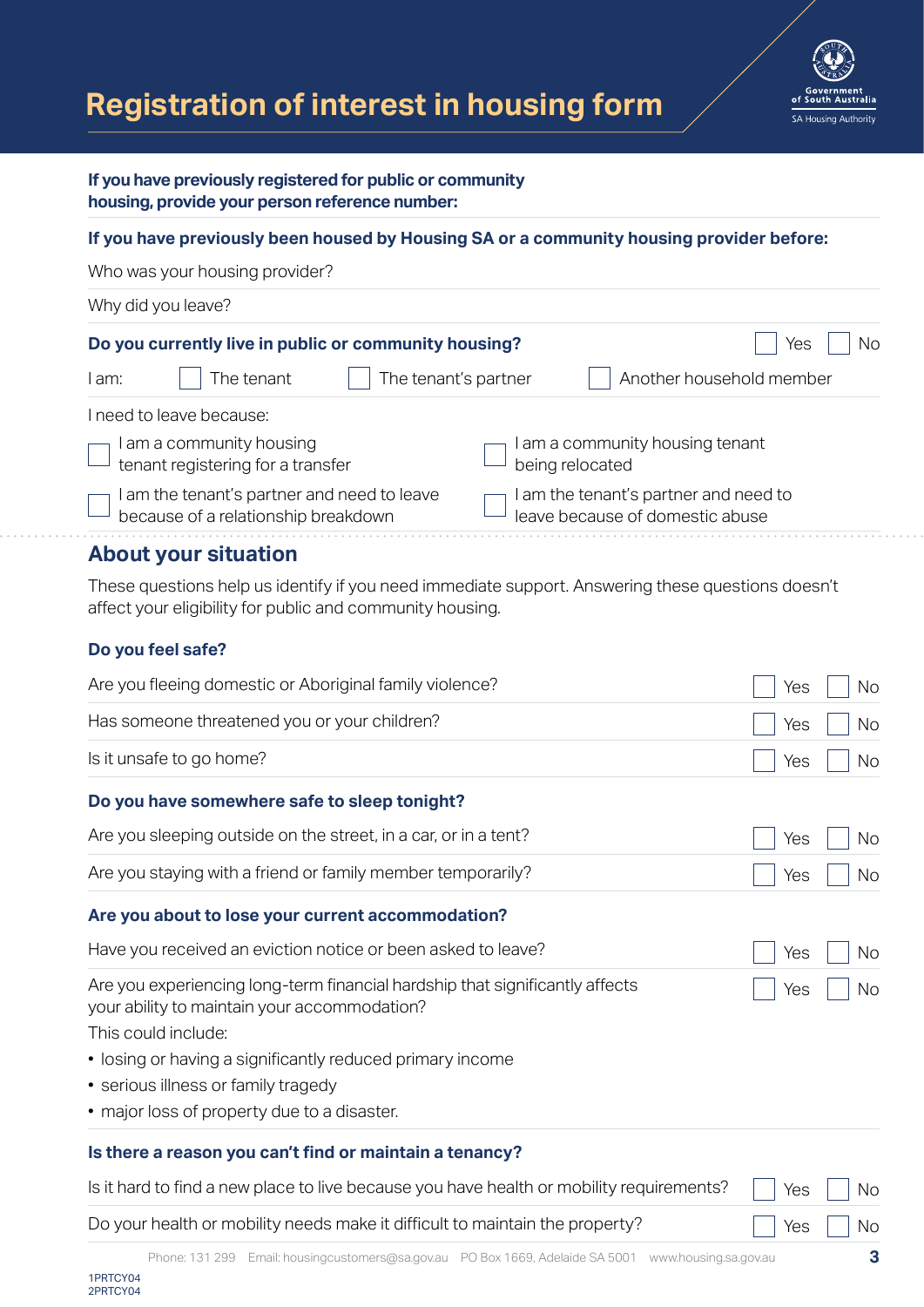

# **Your details**

| Your full name:                                                                                      |                               |                                        | Title (eg Ms, Mr): |                      |
|------------------------------------------------------------------------------------------------------|-------------------------------|----------------------------------------|--------------------|----------------------|
| Address:                                                                                             |                               |                                        |                    |                      |
| Postal address (if different):                                                                       |                               |                                        |                    |                      |
| Phone:                                                                                               |                               |                                        |                    |                      |
| Email:                                                                                               |                               |                                        |                    |                      |
| Select how you would like us to contact you. Number up to 2 options in order of preference.<br>Email | <b>Text Message</b>           |                                        | Letter             |                      |
| Include any other names you've been known by:                                                        |                               |                                        |                    |                      |
| Date of birth:                                                                                       | Gender:<br>Male               | Female                                 | Other              |                      |
| Centrelink reference number:                                                                         |                               |                                        |                    |                      |
| Department of Veterans' Affairs reference number:                                                    |                               |                                        |                    |                      |
| Are you of Aboriginal and/ or Torres Strait Islander descent?                                        |                               |                                        |                    |                      |
| Aboriginal<br>No                                                                                     | <b>Torres Strait Islander</b> | Aboriginal & Torres<br>Strait Islander |                    | Prefer not<br>to say |
| Have you ever been under the Guardianship of the Minister/ Chief Executive?                          |                               |                                        |                    | Yes<br><b>No</b>     |
| Country of birth:                                                                                    |                               |                                        |                    |                      |
| What language do you speak?                                                                          |                               |                                        |                    |                      |
| If you're a refugee, what date did you arrive in Australia?                                          |                               |                                        |                    |                      |
| Do you own or partly own any residential property?                                                   |                               |                                        |                    | Yes<br>No            |
| Include the value of your assets - eg cash, real estate, vehicles:                                   |                               |                                        |                    |                      |
| If you have a disability, select all that apply:<br>Physical                                         | Low vision                    | Hard of hearing                        |                    | Intellectual         |
| Mental health                                                                                        | Other:                        |                                        |                    |                      |
| Have you been approved for Specialist Disability Accommodation by NDIS?                              |                               |                                        |                    | No<br>Yes            |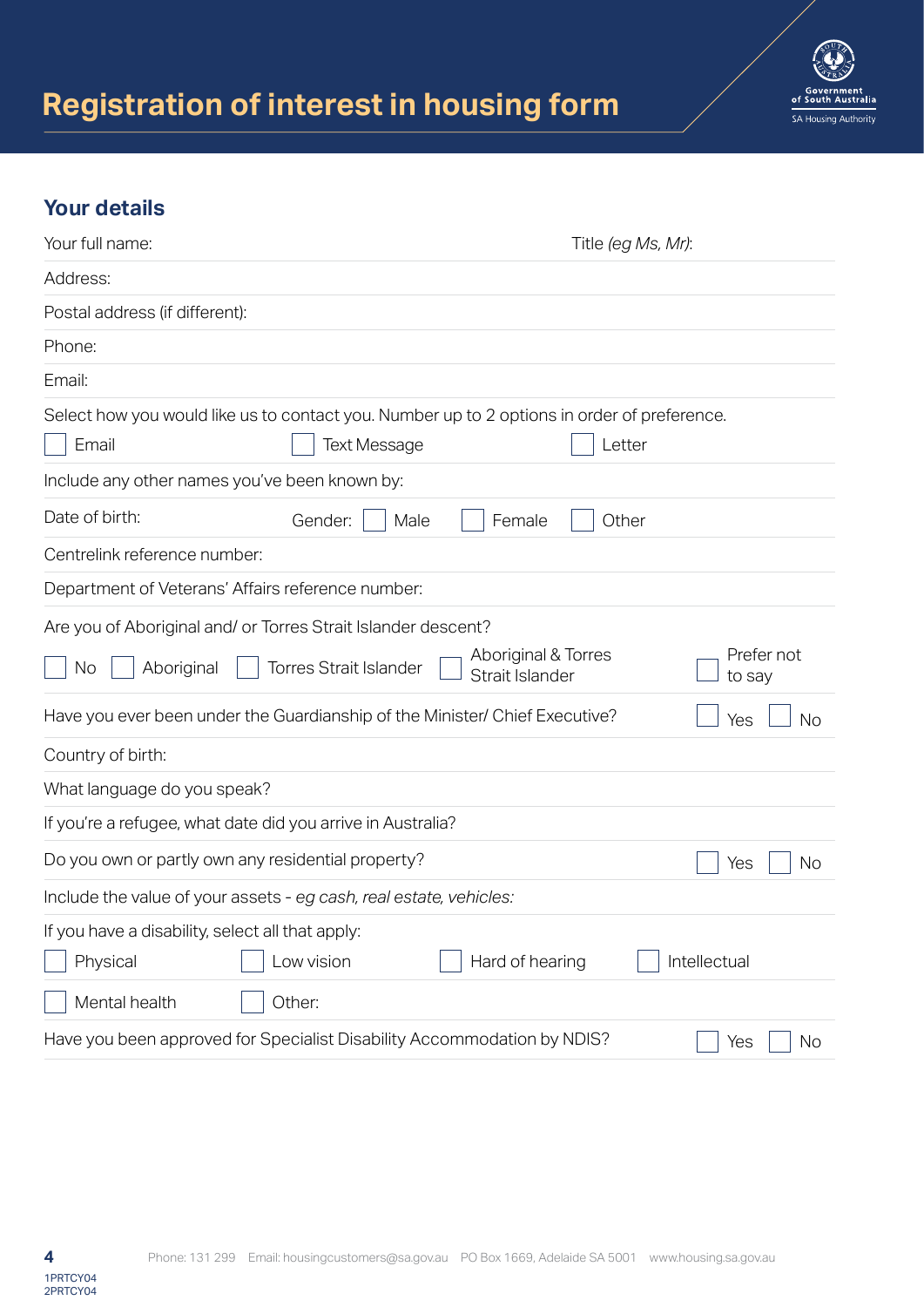



# **Other household members**

Include any other adults or children who will be living with you. If you need room for another household member, add a page.

### **Other household member 1**

| Full name:                                                                                                          |                                        | Title (eg Ms, Mr): |                   |
|---------------------------------------------------------------------------------------------------------------------|----------------------------------------|--------------------|-------------------|
| Include any other names they've been known by:                                                                      |                                        |                    |                   |
| Date of birth:                                                                                                      |                                        |                    |                   |
| Male<br>Gender:<br>Female                                                                                           | Other                                  |                    |                   |
| Relationship to you (eg partner, child, friend, carer):                                                             |                                        |                    |                   |
| Centrelink reference number:                                                                                        |                                        |                    |                   |
| Department of Veterans' Affairs reference number:                                                                   |                                        |                    |                   |
| Are they of Aboriginal and/ or Torres Strait Islander descent?<br><b>Torres Strait Islander</b><br>Aboriginal<br>No | Aboriginal & Torres<br>Strait Islander |                    | Prefer not to say |
| Have they ever been under the Guardianship of the Minister/ Chief Executive?                                        |                                        | Yes                | <b>No</b>         |
| Country of birth:                                                                                                   |                                        |                    |                   |
| What language do they speak?                                                                                        |                                        |                    |                   |
| If they're a refugee, what date did they arrive in Australia?                                                       |                                        |                    |                   |
| Do they own or partly own any residential property                                                                  |                                        | Yes                | No                |
| Include the value of their assets - eg cash, real estate, vehicles:                                                 |                                        |                    |                   |
| If they have a disability, select all that apply:<br>Low vision<br>Physical                                         | Hard of hearing                        | Intellectual       |                   |
| Mental health<br>Other:                                                                                             |                                        |                    |                   |
| Have they been approved for Specialist Disability Accommodation by NDIS?                                            |                                        | Yes                | <b>No</b>         |

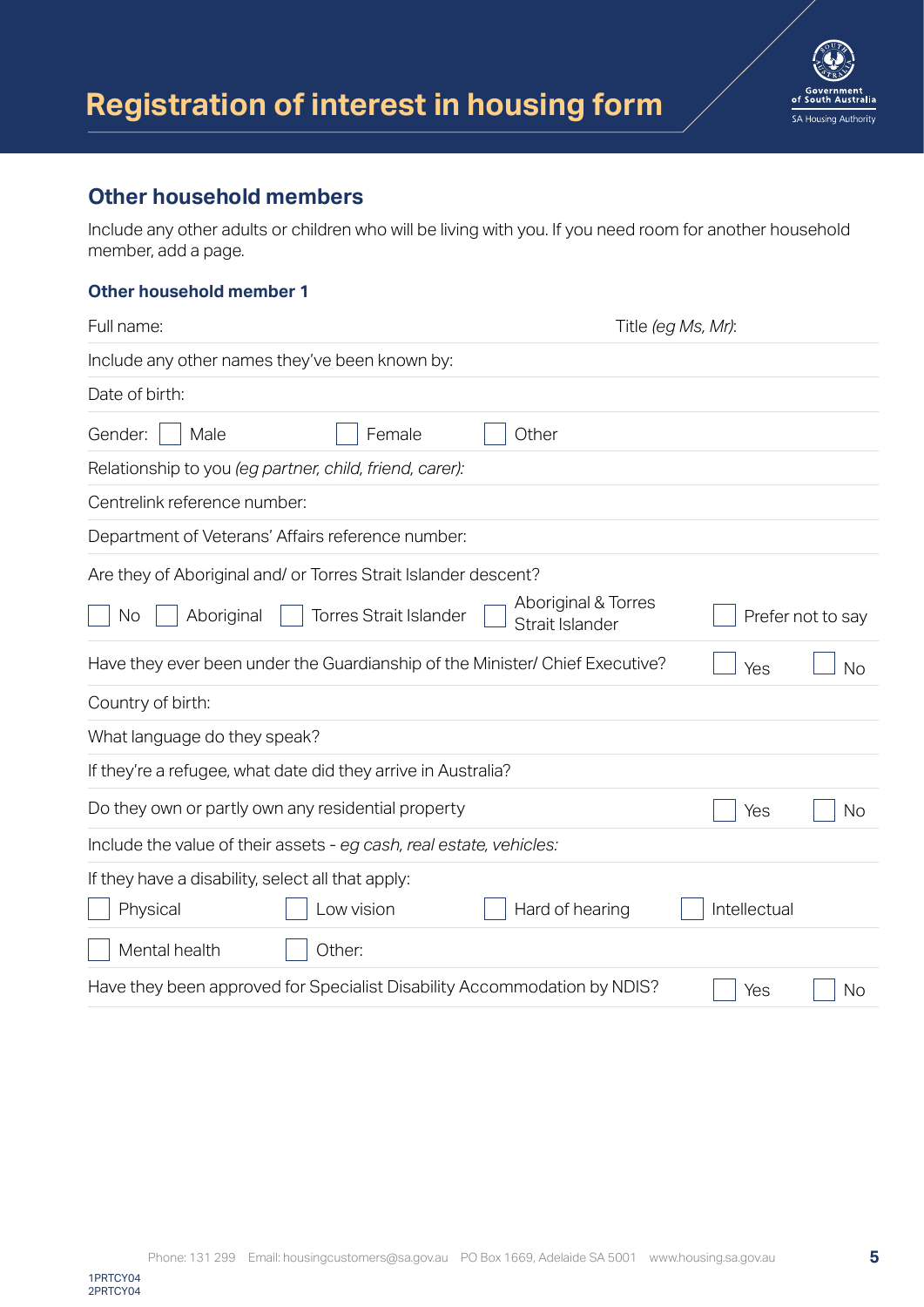

### **Other household member 2**

| Full name:                                                                   | Title (eg Ms, Mr):                                          |           |
|------------------------------------------------------------------------------|-------------------------------------------------------------|-----------|
| Include any other names they've been known by:                               |                                                             |           |
| Date of birth:                                                               |                                                             |           |
| Gender:<br>Male<br>Female                                                    | Other                                                       |           |
| Relationship to you (eg partner, child, friend, carer):                      |                                                             |           |
| Centrelink reference number:                                                 |                                                             |           |
| Department of Veterans' Affairs reference number:                            |                                                             |           |
| Are they of Aboriginal and/ or Torres Strait Islander descent?               |                                                             |           |
| <b>Torres Strait Islander</b><br>Aboriginal<br>No                            | Aboriginal & Torres<br>Prefer not to say<br>Strait Islander |           |
| Have they ever been under the Guardianship of the Minister/ Chief Executive? | Yes                                                         | <b>No</b> |
| Country of birth:                                                            |                                                             |           |
| What language do they speak?                                                 |                                                             |           |
| If they're a refugee, what date did they arrive in Australia?                |                                                             |           |
| Do they own or partly own any residential property                           | Yes                                                         | <b>No</b> |
| Include the value of their assets - eg cash, real estate, vehicles:          |                                                             |           |
| If they have a disability, select all that apply:                            |                                                             |           |
| Low vision<br>Physical                                                       | Hard of hearing<br>Intellectual                             |           |
| Mental health<br>Other:                                                      |                                                             |           |
| Have they been approved for Specialist Disability Accommodation by NDIS?     | Yes                                                         | No        |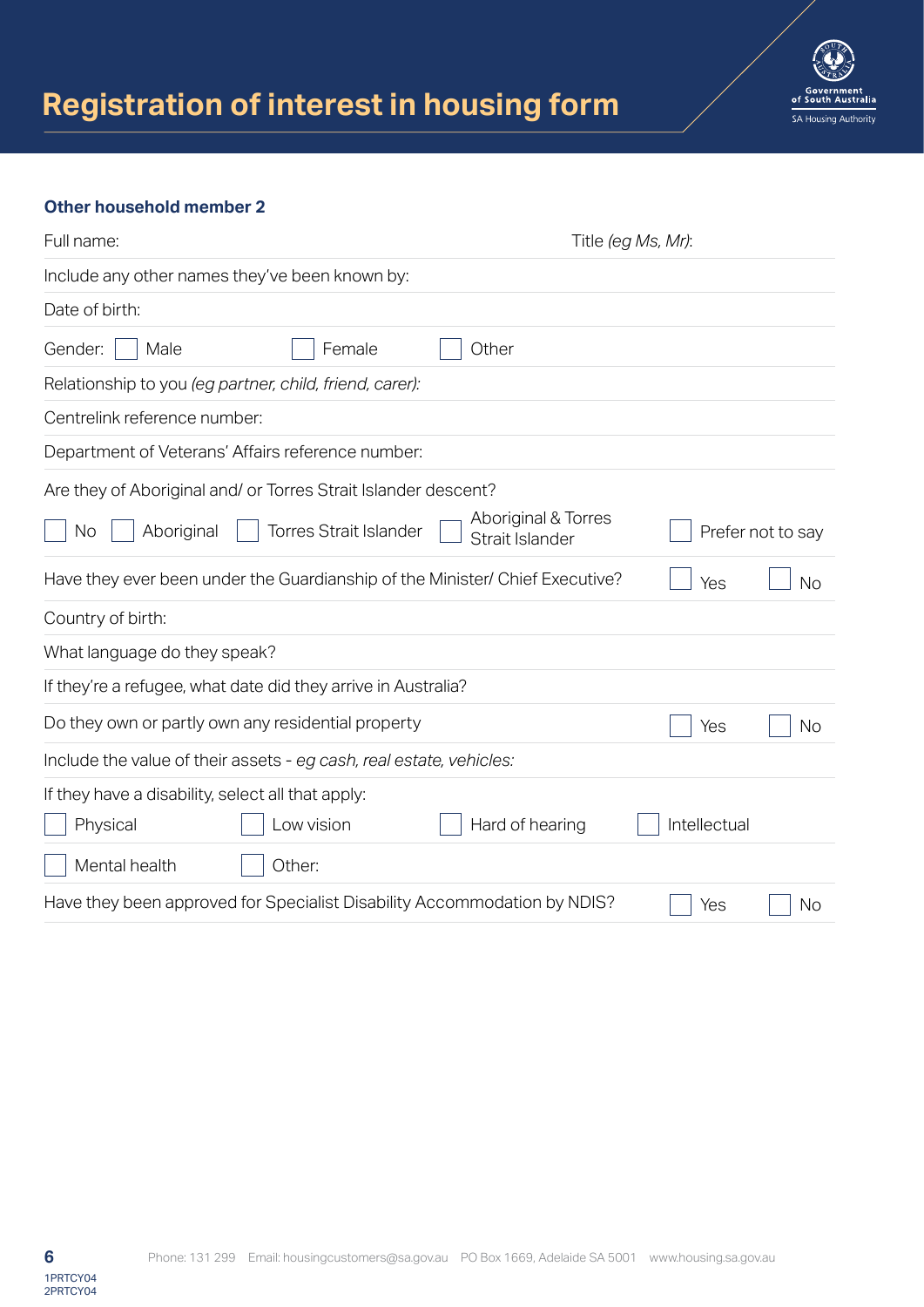

#### **Other household member 3**

1PRTCY04 2PRTCY04

| Full name:                                        |                                                                              |                                        | Title (eg Ms, Mr): |                   |
|---------------------------------------------------|------------------------------------------------------------------------------|----------------------------------------|--------------------|-------------------|
|                                                   | Include any other names they've been known by:                               |                                        |                    |                   |
| Date of birth:                                    |                                                                              |                                        |                    |                   |
| Gender:<br>Male                                   | Female                                                                       | Other                                  |                    |                   |
|                                                   | Relationship to you (eg partner, child, friend, carer):                      |                                        |                    |                   |
| Centrelink reference number:                      |                                                                              |                                        |                    |                   |
|                                                   | Department of Veterans' Affairs reference number:                            |                                        |                    |                   |
|                                                   | Are they of Aboriginal and/ or Torres Strait Islander descent?               |                                        |                    |                   |
| Aboriginal<br>No                                  | <b>Torres Strait Islander</b>                                                | Aboriginal & Torres<br>Strait Islander |                    | Prefer not to say |
|                                                   | Have they ever been under the Guardianship of the Minister/ Chief Executive? |                                        | Yes                | <b>No</b>         |
| Country of birth:                                 |                                                                              |                                        |                    |                   |
| What language do they speak?                      |                                                                              |                                        |                    |                   |
|                                                   | If they're a refugee, what date did they arrive in Australia?                |                                        |                    |                   |
|                                                   | Do they own or partly own any residential property                           |                                        | Yes                | No                |
|                                                   | Include the value of their assets - eg cash, real estate, vehicles:          |                                        |                    |                   |
| If they have a disability, select all that apply: |                                                                              |                                        |                    |                   |
| Physical                                          | Low vision                                                                   | Hard of hearing                        | Intellectual       |                   |
| Mental health                                     | Other:                                                                       |                                        |                    |                   |
|                                                   | Have they been approved for Specialist Disability Accommodation by NDIS?     |                                        | Yes                | No                |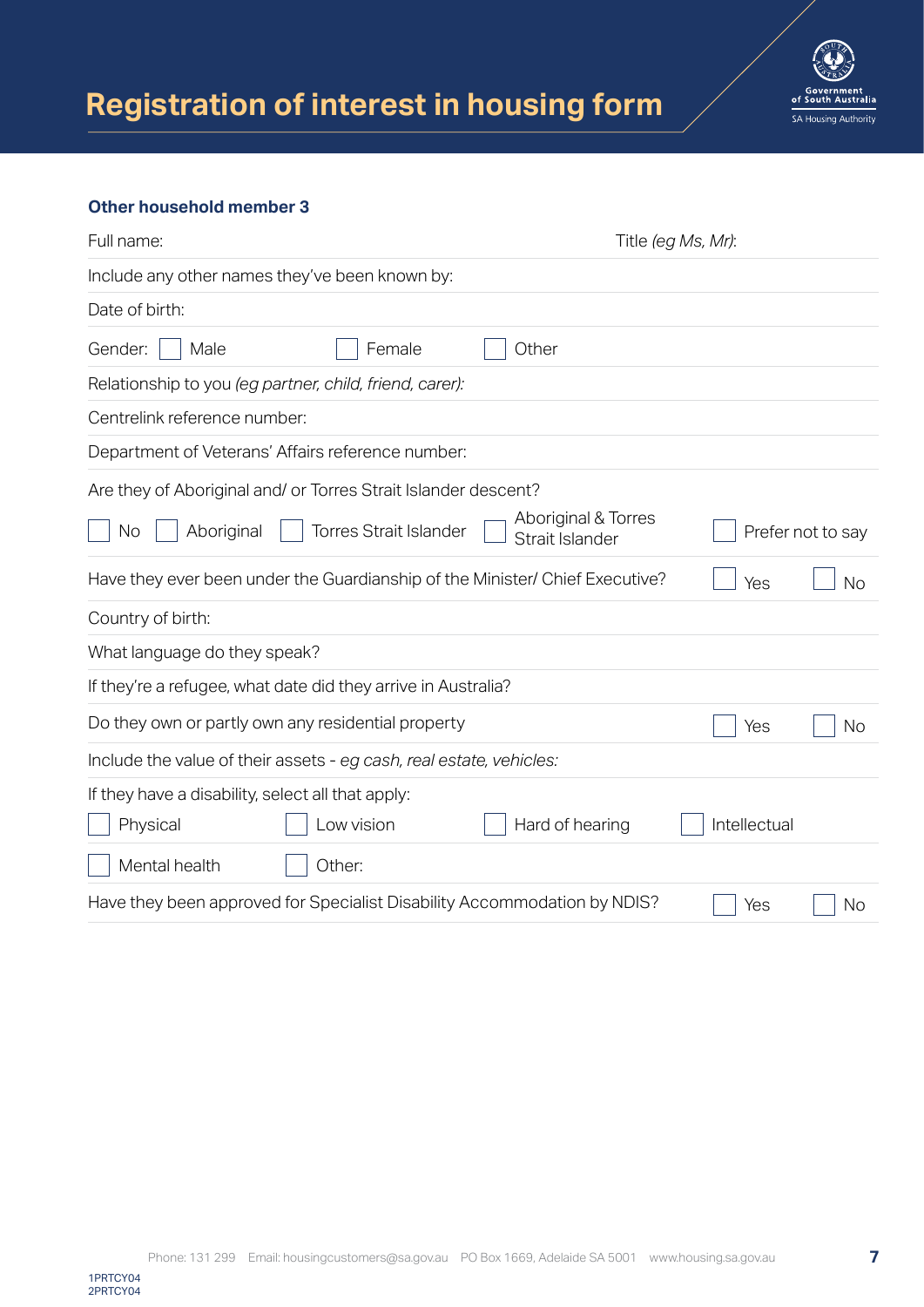

### **Other household member 4**

| Full name:                                                                   |                                        | Title (eg Ms, Mr): |           |
|------------------------------------------------------------------------------|----------------------------------------|--------------------|-----------|
| Include any other names they've been known by:                               |                                        |                    |           |
| Date of birth:                                                               |                                        |                    |           |
| Gender:<br>Male<br>Female                                                    | Other                                  |                    |           |
| Relationship to you (eg partner, child, friend, carer):                      |                                        |                    |           |
| Centrelink reference number:                                                 |                                        |                    |           |
| Department of Veterans' Affairs reference number:                            |                                        |                    |           |
| Are they of Aboriginal and/ or Torres Strait Islander descent?               |                                        |                    |           |
| <b>Torres Strait Islander</b><br>Aboriginal<br>No                            | Aboriginal & Torres<br>Strait Islander | Prefer not to say  |           |
| Have they ever been under the Guardianship of the Minister/ Chief Executive? |                                        | Yes                | <b>No</b> |
| Country of birth:                                                            |                                        |                    |           |
| What language do they speak?                                                 |                                        |                    |           |
| If they're a refugee, what date did they arrive in Australia?                |                                        |                    |           |
| Do they own or partly own any residential property                           |                                        | Yes                | No        |
| Include the value of their assets - eg cash, real estate, vehicles:          |                                        |                    |           |
| If they have a disability, select all that apply:                            |                                        |                    |           |
| Low vision<br>Physical                                                       | Hard of hearing                        | Intellectual       |           |
| Mental health<br>Other:                                                      |                                        |                    |           |
| Have they been approved for Specialist Disability Accommodation by NDIS?     |                                        | Yes                | No        |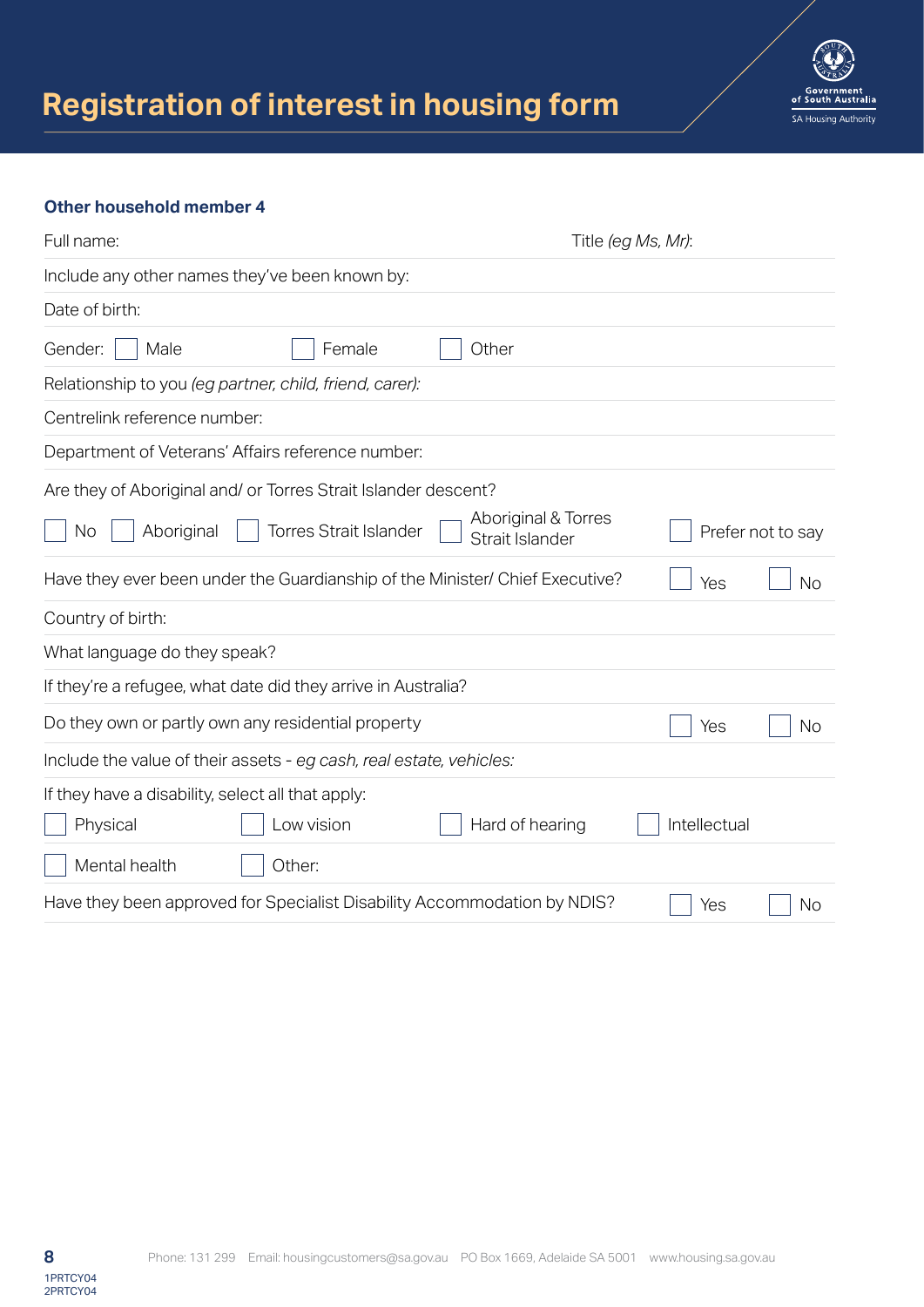

# **Who you want to register your interest with**

Public, Aboriginal and community housing are types of social housing. Public and Aboriginal housing is managed by Housing SA. Housing SA also manages housing in Aboriginal communities. Community housing is managed by independent non-government organisations. Select the housing providers you want to register your interest with.

## **All housing providers**

You'll be registered for public, Aboriginal and community housing if you're eligible.

### **Public housing**

You'll be registered for public housing if you're eligible.



You'll be registered for public and Aboriginal housing if you're eligible. You can register your interest, but won't be offered Aboriginal housing unless you provide Confirmation of Aboriginality.

# **All community housing providers**

You'll be registered for all types of community housing you're eligible for. You can find a list of community housing providers online at *www.sa.gov.au/housing.*

#### **Exclude specific community housing providers**

If there are any housing providers you don't want to register your interest with, list them here:

#### **Register only with specific community housing providers**

If you only want to register your interest with specific housing providers, list them here:

You'll only be registered for the below types of housing if you select and are eligible for them.

#### **Housing in an Aboriginal community**

You need to be connected to the Aboriginal community you want to register for and provide Confirmation of Aboriginality.

List the Aboriginal community you want to register your interest in:

#### **Housing cooperatives**

Housing cooperatives are a type of community housing. They're run and managed by members who are usually also tenants. If you're interested in living in a housing cooperative, you'll need to be prepared to actively participate in its operation. This includes attending regular meetings and carrying out tasks on behalf of the housing cooperative. List the housing cooperatives you want to register your interest with:

*You can find a list of housing cooperatives online at www.sa.gov.au/housing.*

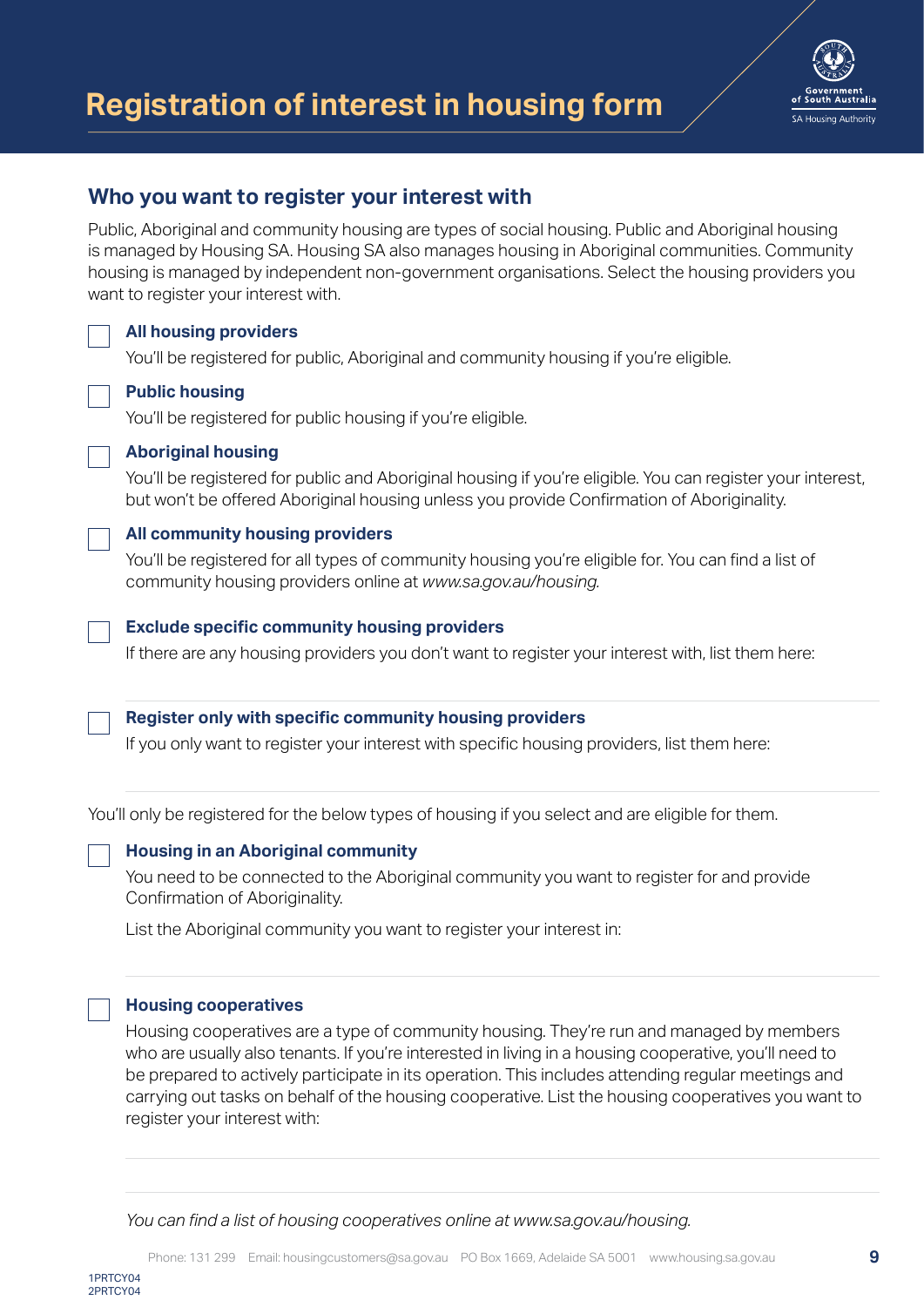

### **Select all the skills and abilities you'll bring to a housing cooperative:**

| <b>Skills and abilities</b>    | <b>Formal training</b> | <b>Experience</b> |
|--------------------------------|------------------------|-------------------|
| Administration or secretarial  |                        |                   |
| Bookkeeping                    |                        |                   |
| Financial or accounting        |                        |                   |
| Computer or IT                 |                        |                   |
| Conflict management            |                        |                   |
| Maintenance or building trades |                        |                   |
| Organisational                 |                        |                   |
| Communication or interpersonal |                        |                   |
| Artist                         |                        |                   |
| Environmental awareness        |                        |                   |
| Other:                         |                        |                   |

What do you think it would mean to be a housing cooperative member?

Provide an example of when you were part of a team and what you enjoyed about it - *eg in school, at work, as a member of a local sports club?*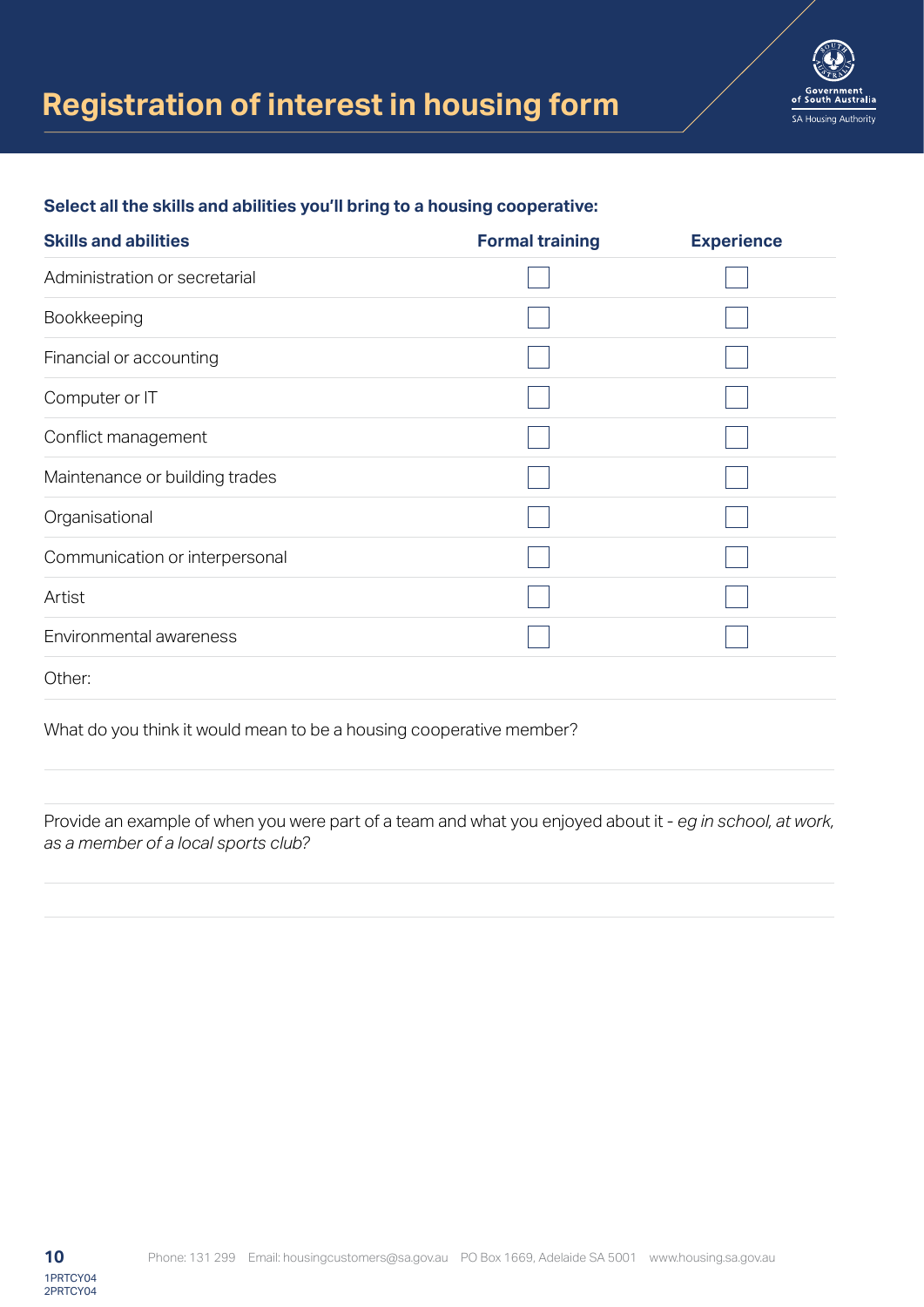

# **Your housing preferences**

### **Pets**

Provide details of any pets you have - *eg a small dog, a parrot:*

### **Areas**

List the areas you would like to live in:

*You can find maps showing all the areas where public and community housing is available online at www.sa.gov.au/housing.*

### **Bedrooms**

You'll be offered housing with a suitable number of bedrooms for your household. Provide details about your situation if you need an extra bedroom because of exceptional circumstances - *eg need space for medical equipment, you have regular overnight care of children:*

|                                    | Bedsit housing has a combined lounge room and bedroom. If you're the<br>only person in the household, would you accept a bedsit? |             | Yes<br>No                                            |
|------------------------------------|----------------------------------------------------------------------------------------------------------------------------------|-------------|------------------------------------------------------|
| <b>Amenities and modifications</b> |                                                                                                                                  |             |                                                      |
|                                    | Select all the amenities you must have in a house:                                                                               |             |                                                      |
| <b>Bath</b>                        | Walk-in shower                                                                                                                   | No stairs   | Less than one or two entry steps                     |
| Small yard                         | Wheelchair access                                                                                                                | Car parking | Modifications for disability or<br>medical condition |
|                                    | Other modifications you'll need - eg to accommodate someone with a disability:                                                   |             |                                                      |
|                                    |                                                                                                                                  |             |                                                      |

Do you need any other essential housing requirements?

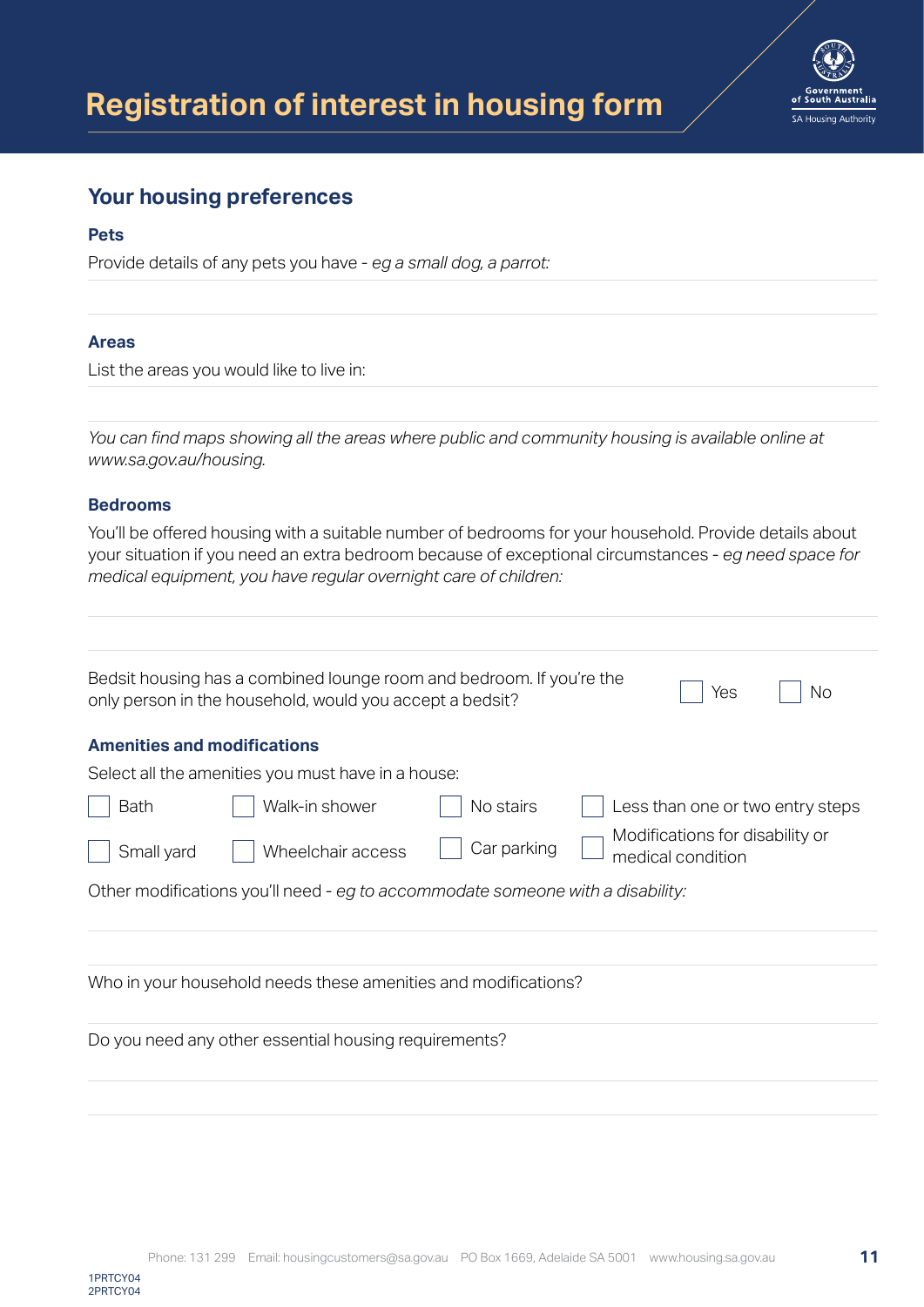

# **Your supports and people we can contact**

If there's a support agency or someone who provides you with regular support, provide their details.

| Name:                                                                                                                                                                                                                              | Agency:               |                                                                                                     |                            |
|------------------------------------------------------------------------------------------------------------------------------------------------------------------------------------------------------------------------------------|-----------------------|-----------------------------------------------------------------------------------------------------|----------------------------|
| Address:                                                                                                                                                                                                                           |                       |                                                                                                     |                            |
| Phone:                                                                                                                                                                                                                             | Email:                |                                                                                                     |                            |
| Do you give your consent for housing providers to share your<br>personal information with this person or organisation?                                                                                                             |                       | Yes                                                                                                 | <b>No</b>                  |
| Choose what information housing providers can discuss with this person:                                                                                                                                                            |                       |                                                                                                     |                            |
| Registration of interest in public and community housing                                                                                                                                                                           |                       |                                                                                                     | Debt you owe to Housing SA |
| Support packages and programs                                                                                                                                                                                                      | Other - eg an appeal: |                                                                                                     |                            |
| Provide the details of someone we can contact if we aren't able to get in touch with you:<br>Name:<br>Address:                                                                                                                     | Relationship to you:  |                                                                                                     |                            |
| Phone:                                                                                                                                                                                                                             | Email:                |                                                                                                     |                            |
| Do you give your consent for housing providers to share your<br>personal information with this person or organisation?                                                                                                             |                       | Yes                                                                                                 | <b>No</b>                  |
| Choose what information housing providers can discuss with this person:                                                                                                                                                            |                       |                                                                                                     |                            |
| Registration of interest in public and community housing                                                                                                                                                                           |                       |                                                                                                     | Debt you owe to Housing SA |
| Support packages and programs                                                                                                                                                                                                      | Other - eg an appeal: |                                                                                                     |                            |
| $\mathcal{L}$ . The state of the state of the state of the state of the state of the state of the state of the state of the state of the state of the state of the state of the state of the state of the state of the state of th |                       | $\sim$ 11. $\sim$ 1. $\sim$ 0.4. $\sim$ 1. $\sim$ 1. $\sim$ 1. $\sim$ 1. $\sim$ 1. $\sim$ 1. $\sim$ |                            |

*You can withdraw your consent at any time by contacting Housing SA, or your preferred community housing provider.*